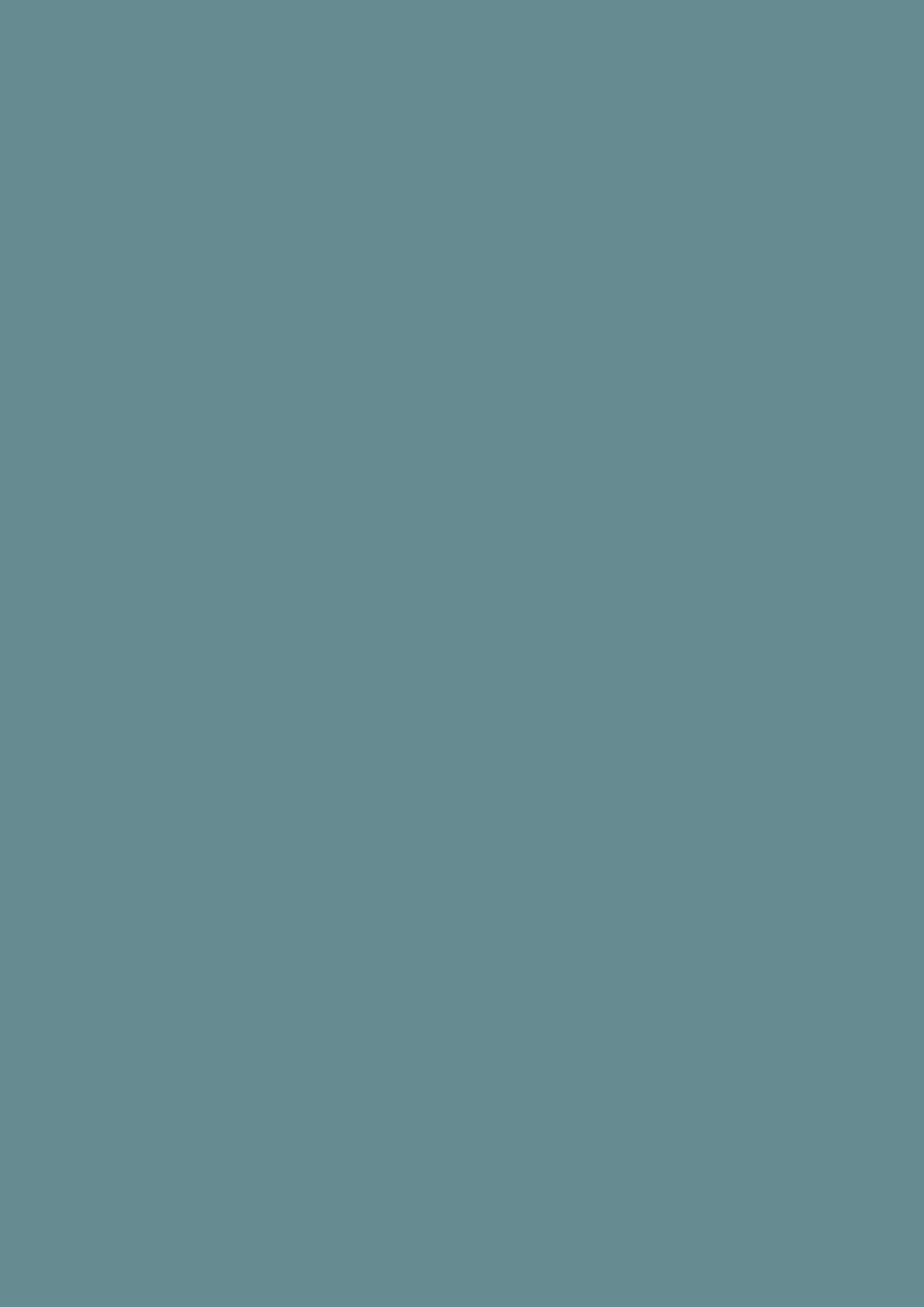# The Government's Priorities for Danish Development Cooperation 2019

# **Expenditure framework for Danish development cooperation, 2019-2022**

*"The future of Africa's youth does not lie in Europe, at the bottom of the Mediterranean Sea, or in the Sahara Desert. It lies in a prosperous Africa." – Akinwumi A. Adesina, President of the African Development Bank, during a visit to Denmark, 28 February 2018.* 

Denmark's development cooperation activities have undergone a fundamental and necessary shift in recent years, adopting a reformed approach in response to a rapidly changing world. A world where war, unrest, climate change and poverty in countries and regions such as Syria, Afghanistan, the Horn of Africa and Sahel are making a direct impact on Europe and Denmark as refugees and irregular migrants embark on the search for a better life. A world where once distant lands are now part of our neighbouring region.

Yet this rapidly changing world also gives rise to new progress and opportunities in the form of alliances and partnerships in green energy, equal opportunity, democracy and market-driven economic growth. It also sets the stage for collective efforts to realise the vision of the UN's Sustainable Development Goals for 2030: the eradication of extreme poverty and a world of sustainable growth and development. In such a world, active international engagement is an expression of due care and the foresight to protect long-term interests.

Denmark's development cooperation is rooted in the development policy and humanitarian strategy, The World 2030, an initiative supported by a broad political majority.

The Government's 2019 Finance Bill continues the efforts to target, develop and strengthen Denmark's development cooperation, reflecting the nation's commitment to embracing a shared responsibility in helping to create a better, freer, more prosperous and safer planet Earth – for the benefit of Denmark and the world.

The Government's goal is to ensure that everyone has the freedom to create the future they want, as close as possible to their home. Nobody should have to put their life on the line in a lawless and perilous pursuit of the dream of a better future. Those forced to flee from war and conflict should receive assistance as close to their homes as possible, ensuring that they can return and participate in rebuilding efforts as soon as possible. Managing irregular migration and fighting its root causes is a key area of focus in the 2019 Finance Bill. In recognition of how combining intensified dialogue with the quid-pro-quo use of development aid funds has led to an increase in the repatriation of rejected asylum seekers to a number of countries, the Government intends to further strengthen these efforts.

In its 2019 Finance Bill, the Government increases the development assistance framework by DKK 464.1m, bringing total development assistance to 0.7% of GNI (Economic Survey, May 2018), or DKK 16.392 billion. Additional DKK 182.8m will also be allocated as an adjustment to 2017 development assistance framework.<sup>1</sup> Development cooperation assistance is thereby expected to total DKK 16.575 bn. in 2019.

1) The regulation mechanism introduced in 2017 adjusts for fluctuations in refugee reception costs and revised GNI estimates, and ensures the allocation of 0.7% of GNI to development assistance expenditures over a rolling three-year period.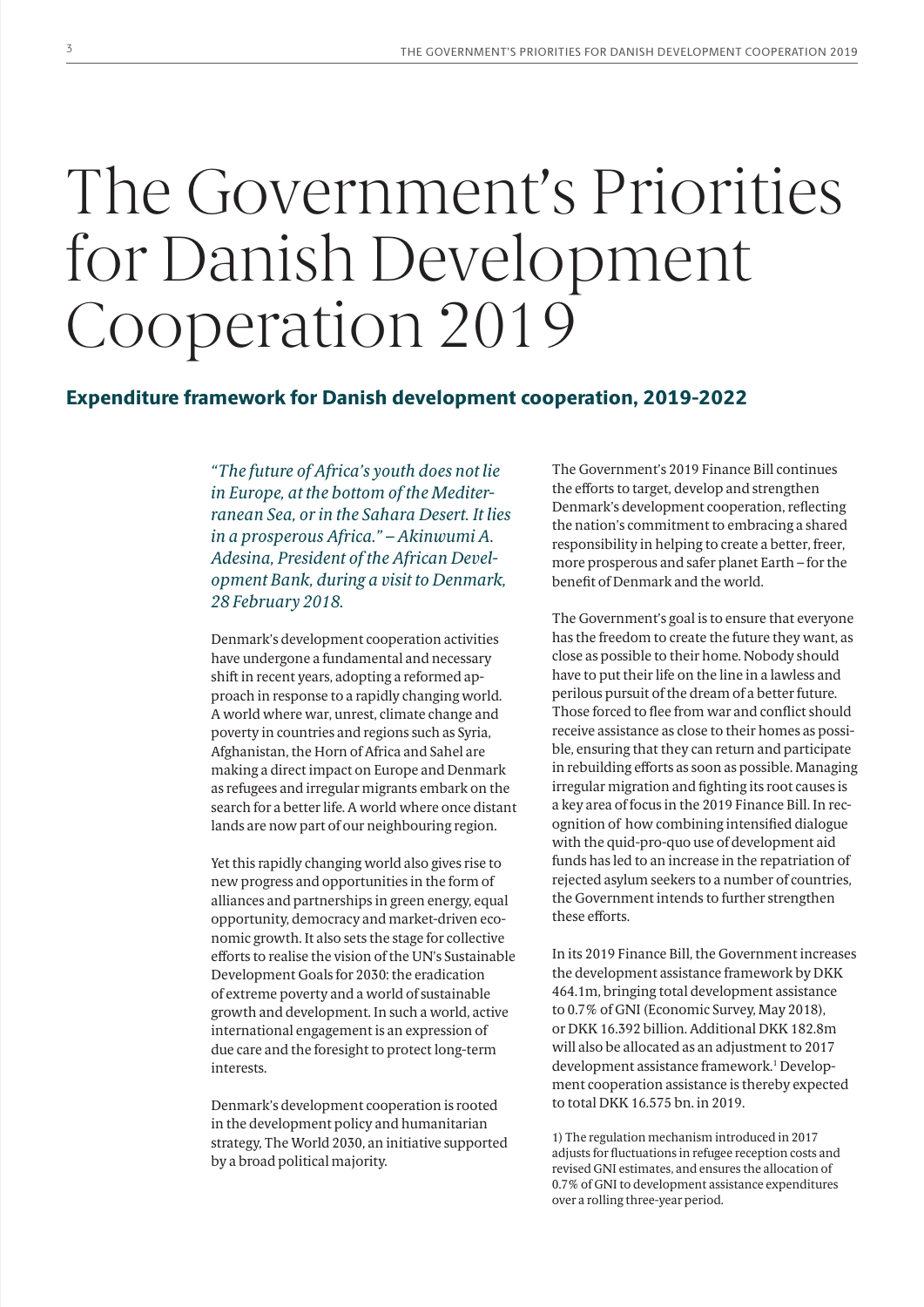The development policy priorities established in the 2019 Finance Bill target five areas in particular, while setting four new records in the scope of our efforts:

- **1. Conflict-affected regions**  Record high humanitarian assistance and strengthened efforts in regions affected by conflict.
- **2. Africa** Increased African development assistance, focusing on fragility, migration and business/free trade. Record high allocation to Danida Business Finance for the engagement of commercial actors.
- **3. Green profile** Record high funding for the Danish Climate Envelope, P4G and increased collaboration with public authorities.
- **4. Women/equal opportunity, education** – Record high SRHR effort and increased education assistance.
- **5. Multilateralism**  Heightened contribution to international peace, security and rule of law.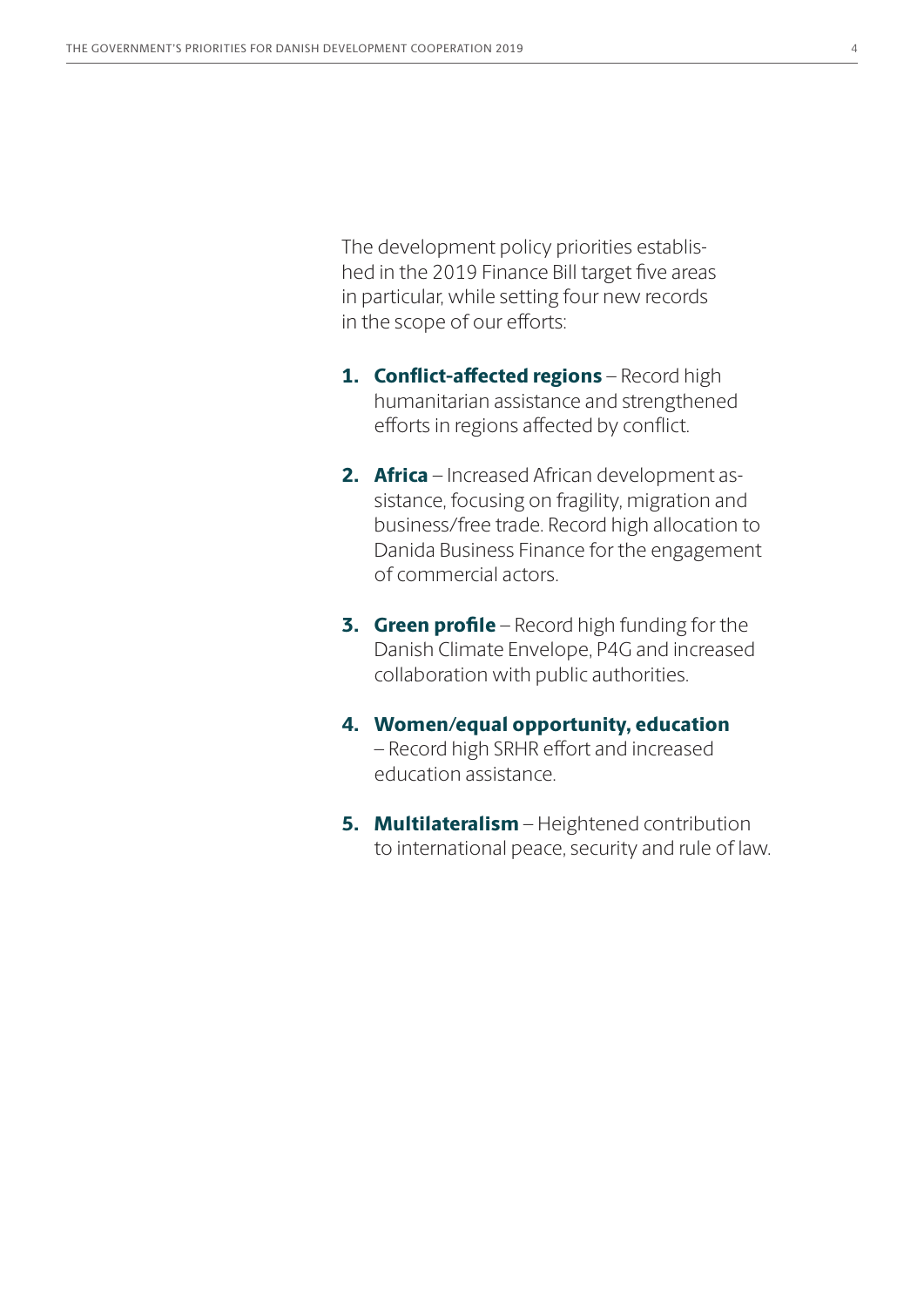# **Denmark's efforts in conflict-affected regions**

*We know that we can assist more people when we respond within areas impacted by conflict and in neighbouring regions in support of refugees, internally displaced and affected local communities. By helping them to a life in dignity and safety, we contribute to reducing the need for seeking safety and protection in more distant countries. Thus, fewer will be driven to seek refuge in Europe. The Government will ensure that development funds freed up by the declining costs of refugee reception in Denmark will be put to use in regions affected by conflict.*

A record high 68.5 million people are currently displaced from their homes, 85% of whom are in developing countries.

Given this, Denmark's humanitarian assistance has never been greater. Denmark embraces its responsibility and is among the world's leading humanitarian donors on a per capita basis. In response to ongoing and widespread humanitarian needs in conflict-affected regions, the Government proposes to increase humanitarian assistance by DKK 100m to a total of DKK 2.6bn.

This assistance cannot stand alone. Humanitarian crises are increasingly protracted, with growing regional impacts in the form of refugee flows, general instability, and major development challenges. Wherever possible, humanitarian efforts must be accompanied by more long-term development cooperation and peace-building efforts – in full respect for the humanitarian principles and a clear focus on sustainable solutions. Denmark has garnered international recognition for its coherent approach to efforts in fragile and crisis-stricken countries and regions; the Government will seek to ensure that the flexible approach to emergency life-saving assistance and long-term solution-oriented initiatives is maintained.

Denmark's efforts in Syria offer a clear example of this approach. In the 2019 budget, the Government proposes a Syria-related budget-frame of approximately DKK 675m. In addition to humanitarian assistance and peace and stabilisation measures, this figure includes DKK 200m for coherent initiatives in support of protection, resilience, etc. in and around Syria.

As part of its commitment to prioritising efforts to improve children's education during protracted conflicts, the Government will allocate DKK 50m annually to the initiative Education Cannot Wait – Sustainable Development Goal 4.

To strengthen coherence between humanitarian, development and peace interventions , the Government will allocate additional resources to long-term bilateral development efforts in poor and fragile priority countries and host communities with large refugee populations.

In 2019, the Government will allocate nearly DKK 2 bn. to country programmes in Somalia, Uganda, Niger, Mali and Ethiopia along with Syria and its neighbouring countries. A significant share of these funds will be earmarked to benefit refugees, internally displaced persons and local host communities.

Funding for the Peace and Stabilisation Fund (PSF) will be increased by DKK 55m to DKK 380m. Activities under the auspices of the PSF, which include efforts to stem the rise of radicalisation and violent extremism, are a key component of Denmark's contribution to stabilising fragile situations such as those in Syria, Iraq, Afghanistan, Ukraine, the Sahel region and the Horn of Africa. The increased funding for PSF is also aligned with the commitments of the Defence Agreement 2018-2023.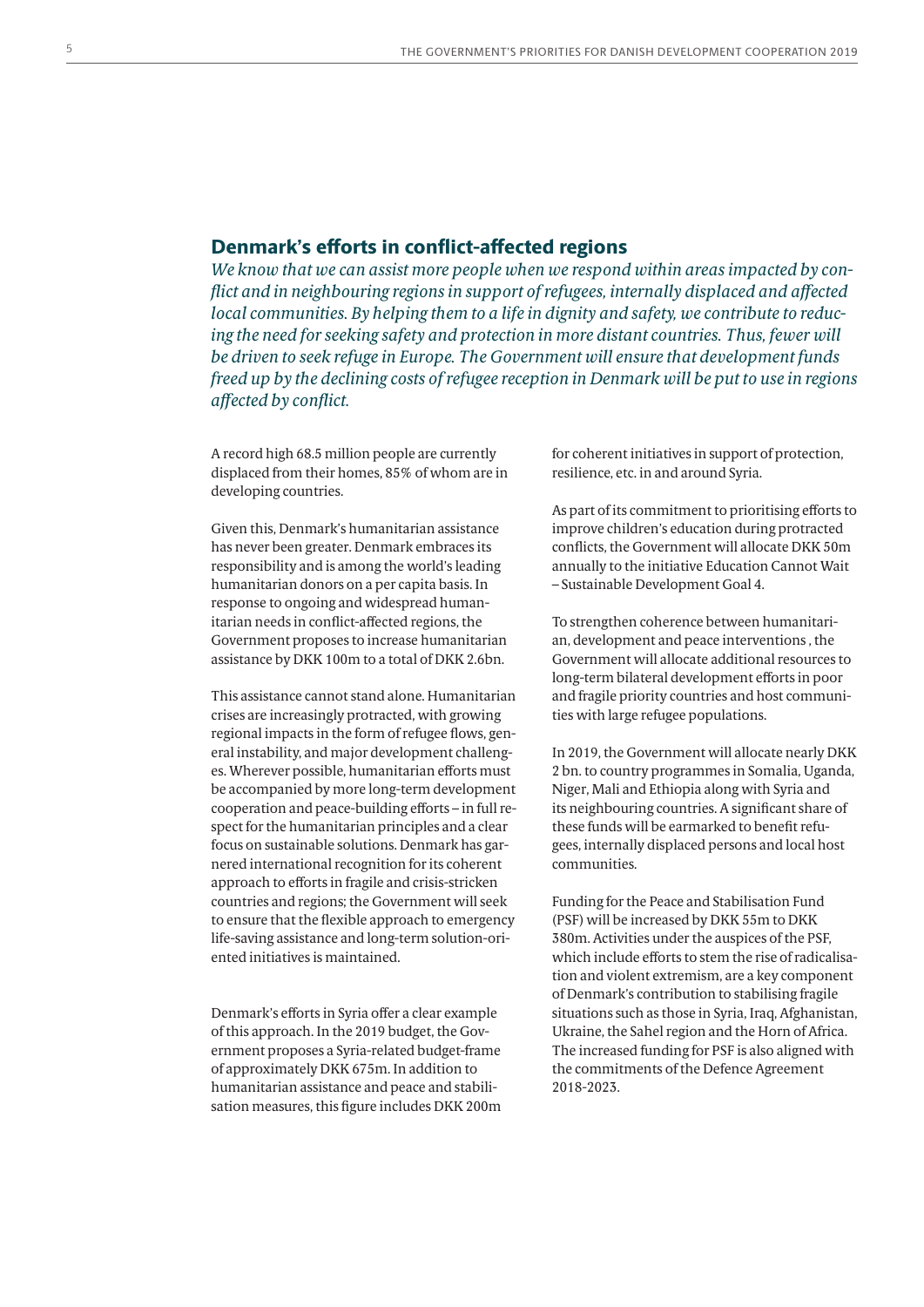# **Africa – fragility, migration, partnerships for growth and free trade**

*The Sustainable Development Goals represent a generational contract to ensure a better future for all in 2030. If we fail to achieve these goals, many young people will become a part of the growing challenge rather than part of the solution. The Government will help to ensure that the youth of Africa see future opportunities in their home countries – opportunities that depend upon economic growth, jobs, individual freedoms and political influence.*

Many of the developing countries in Africa that Denmark cooperates with have experienced growth and progress. Nonetheless, nearly half of the world's poorest people live in sub-Saharan Africa. Population growth is placing added pressures on these advancements in development. The African population in 2050 is expected to reach 2.5 billion, at which time one in three of the world's young people will be African.

To help achieve the Sustainable Development Goals and create better and equal opportunities for the youth of Africa in their home countries, Denmark will intensify its efforts in fragile states and neighbouring countries to crisis and conflict. These efforts are amongst others linked to Sustainable Development Goals 1 (No Poverty), 8 (Decent Work and Economic Growth), and 16 (Peace, Justice and Strong Institutions).

# **Priority countries in Africa, youth, tech and partnerships for sustainable growth**

The Government will bolster its efforts in priority countries in Africa – countries that are fragile or in a fragile situation, and where Denmark can make a difference that directly impacts Danish interests. In its 2019 Finance Bill, the Government allocates DKK 400m more than planned in the 2018 Finance Bill for 2019 for Ethiopia, Mali and Somalia, and a total of DKK 1.72 bn. for bilateral country programmes in Africa.

A number of the Danish priority countries have a predominantly young population; therefore, the Government is allocating DKK 10m to ensure a focus on young people throughout Denmark's development cooperation activities, and to kick-start pilot initiatives for youth involvement, particularly in Africa.

However, the greatest challenge faced by the vast majority of Africa's population is not crisis and conflicts, but everyday survival. For these people, jobs and economic opportunities are crucial to escaping poverty and economic migration.

The Government is allocating DKK 75m to the European Fund for Sustainable Development under the EU's External Investment Plan; these funds will be earmarked for efforts in Africa to promote growth, employment and entrepreneurship for African youth.

To further support innovative digital initiatives and entrepreneurship in Africa, the Government is also allocating DKK 40m to the "TechVelopment" efforts under the auspices of the Danish TechPlomacy initiative.

Growth, development and trade are inextricably linked. The Sustainable Development Goals rest on values and principles that Denmark has long fought for internationally, and they target progress in areas where Danish companies hold clear positions of strength – factors that are ultimately to the mutual benefit of developing countries and Denmark.

The Government is increasing funding by DKK 20m for the Enhanced Integrated Framework (EIF), a global alliance initiative for trade and development, bringing Denmark's total contribution to EIF's second phase (2015-2022) to DKK 80m. The Government is also allocating DKK 25m to support the development of the new African Free Trade Agreement through the African Union.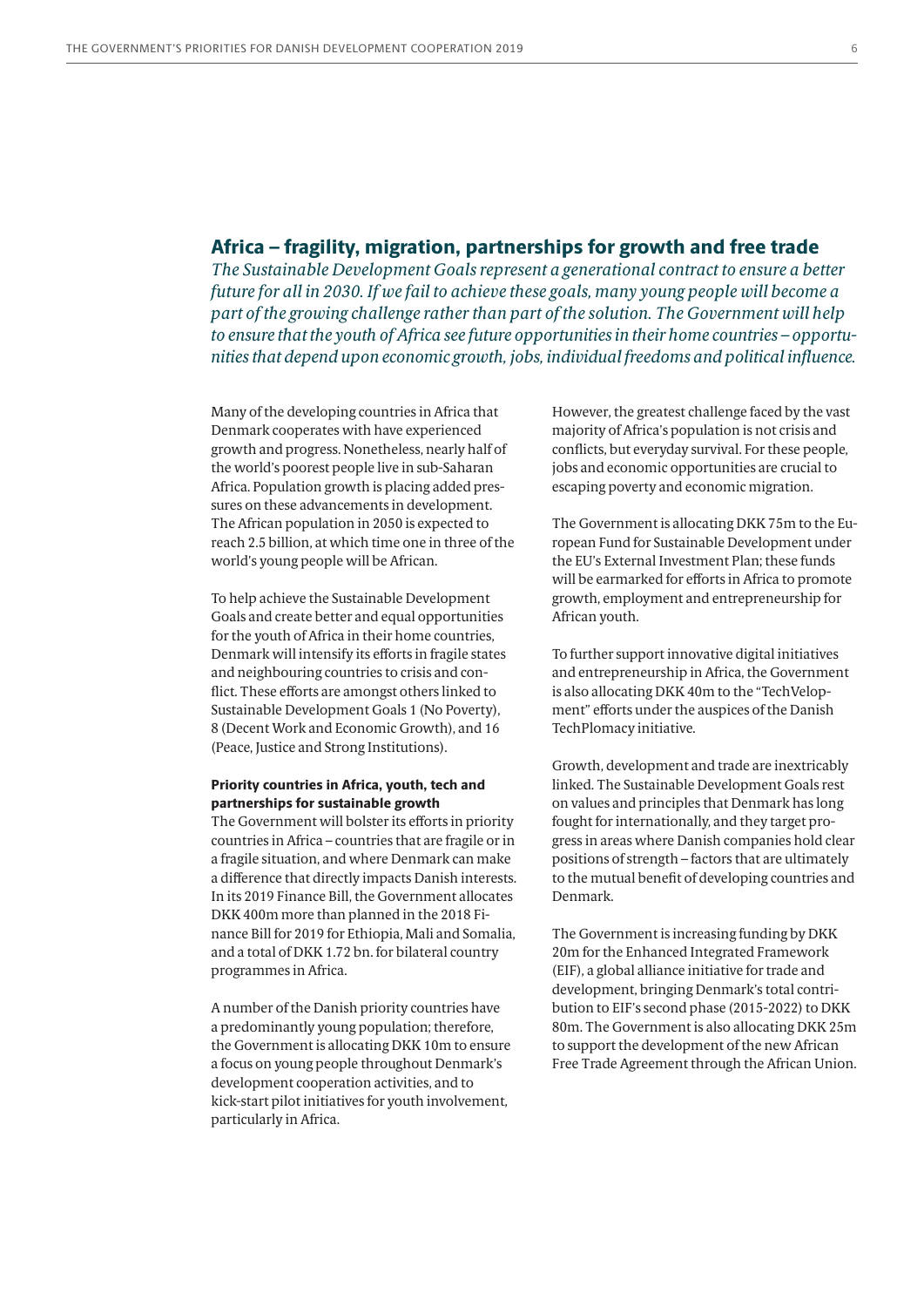The Government will continue its efforts to increasingly engage the private sector and create economic freedom in the nations of Africa. Maintaining close coordination of development assistance, private investment, knowledge and experience is crucial to securing the funding needed to achieve the Sustainable Development Goals.

Investments via the concessionary loan facility Danida Business Finance will be increased to a total of DKK 500m annually – a record high amount. These funds will help meet the rising demand for investments e.g. in sustainable infrastructure capable of serving the needs of growing populations in developing countries around the world.

Alongside these efforts, DKK 250m will be allocated in 2019 to the Investment Fund for Developing Countries, with a focus on the Sustainable Development Goals as a sustainable business model for Danish businesses, entrepreneurs and partners in Africa and beyond.

#### **Quid-pro-quo and migration funds**

The Government has made direct migration management a key priority in development assistance. Denmark has successfully increased the return and readmission of rejected asylum seekers to a number of countries, and has reached understandings and agreements with relevant countries of origin by which they commit to comply with their obligation to readmit their own citizens.

The government is strengthening these readmission efforts with an additional DKK 35m in quidpro-quo funding that can be used in developing countries to which Denmark need to return rejected asylum seekers – bringing total funding in this area to DKK 110m (also referred to as flexible return funds).

Funding will be maintained at DKK 50m for targeted migration initiatives, including efforts to fight human trafficking and information campaigns focusing primarily on Africa and parts of the Middle East.

The Government plans to increase fellowship funding by DKK 15m to a total of DKK 60m in 2019, whereby this funding has been doubled from 2017 to 2019. This initiative is part of Denmark's contribution to realising the global migration agreement, Global Compact on Migration, whose adoption is expected in December 2018. As part of the effort to fight irregular migration and work for safe, orderly and regular migration, Denmark's fellowship funding will help to educate African youth and others so that they can make an even greater contribution to the development of their countries after returning home.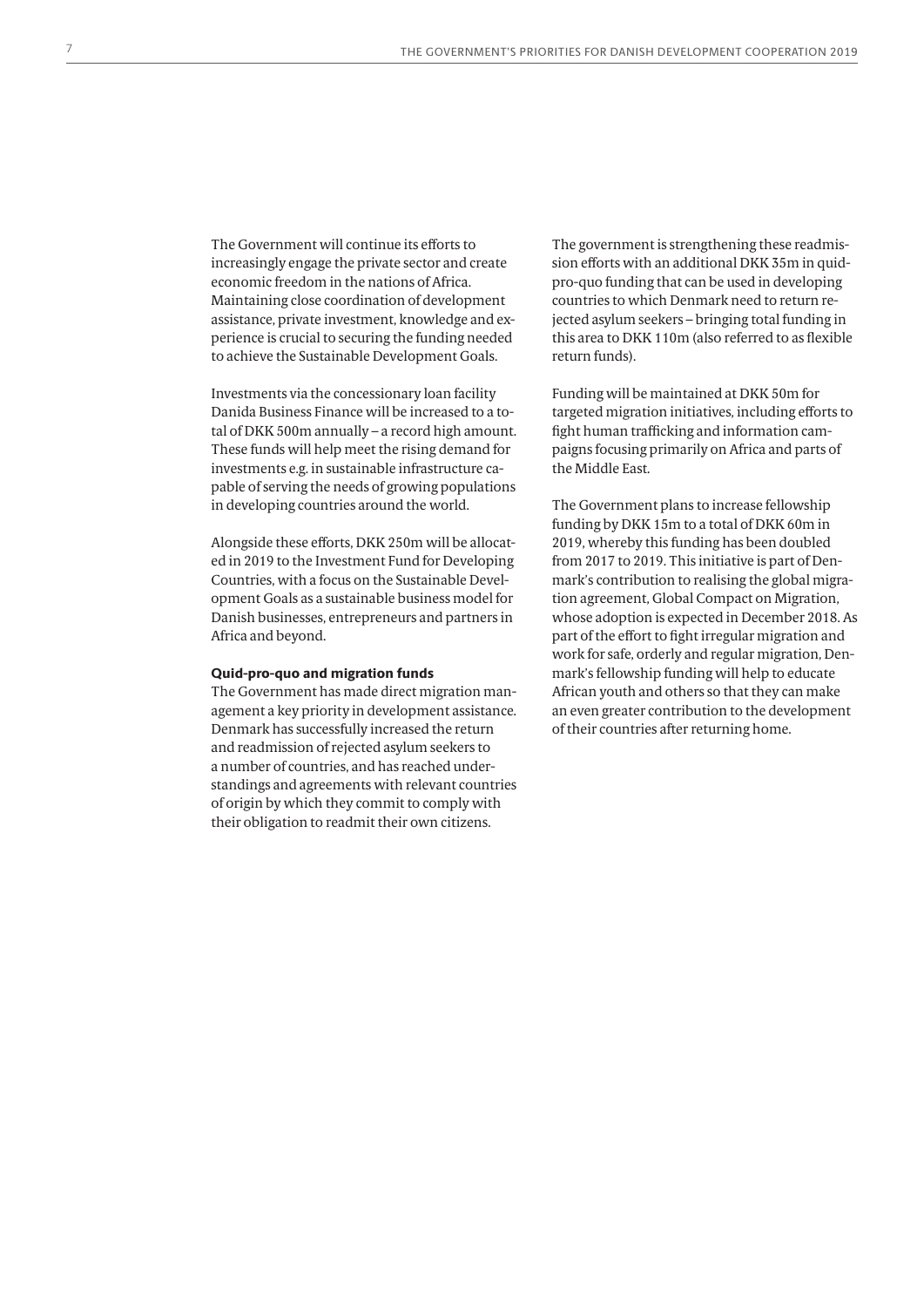# **Green development policy and strengthened Strategic Sector Cooperation**

*The world is increasingly faced with complex environmental and climate challenges. The most vulnerable countries and populations have the most difficulty withstanding and adapting to the changes, and therefore suffer the most. Denmark's expertise and solutions in green technologies offer sustainable opportunities to keep the greenhouse gas emissions of developing countries low as their economies grow. In 2019, the Government will increase its focus on sustainable growth in developing countries.*

The Sustainable Development Goals and the Paris Agreement have established a framework for solving our environmental and climate challenges. Rapid technological progress is paving the way for green solutions, as seen with the falling cost of renewable energy to competitive levels, but these advances will not occur fast enough on their own.

The continued and substantial allocation of resources, combined with the broad commitment of governments, authorities, the private sector and civil society, are needed to help low- and medium-income countries on a green and sustainable path to development – a path particularly reflective of Sustainable Development Goals 7, 11, 12, 13 and 14.

The Government will increase funding for the Danish Climate Envelope to a record high DKK 540m annually. Through the Climate Envelope programmes, Denmark aids the efforts of developing countries to implement the Paris Agreement, carry out climate adaptation measures, and reduce their emissions.

Denmark's contribution to the Global Environment Facility will be increased by DKK 50m

from 2019 to 2021, bringing the total replenishment contribution to DKK 450m – exceeding Denmark's contribution in connection with the previous replenishment in 2014.

In an effort to help the fight against plastic waste in the seas, the Government is allocating DKK 20m to a new multi donor trust fund established by the World Bank on the basis of a Norwegian initiative.

In response to the continued demand for sustainable Danish solutions in developing countries, funding to promote cooperation with foreign public authorities will be increased by DKK 25m to a total of DKK 145m. These efforts will be broadened to include new strategic sector collaborations, and deepened through further development of existing collaborations.

The first summit meeting of the green partnership, Partnering for Green Growth and the Global Goals, P4G – an initiative launched by Denmark and the other P4G countries – will be held in Copenhagen in October 2018. In its 2019 Finance Bill, the Government allocates DKK 55m to support the ongoing activities of P4G.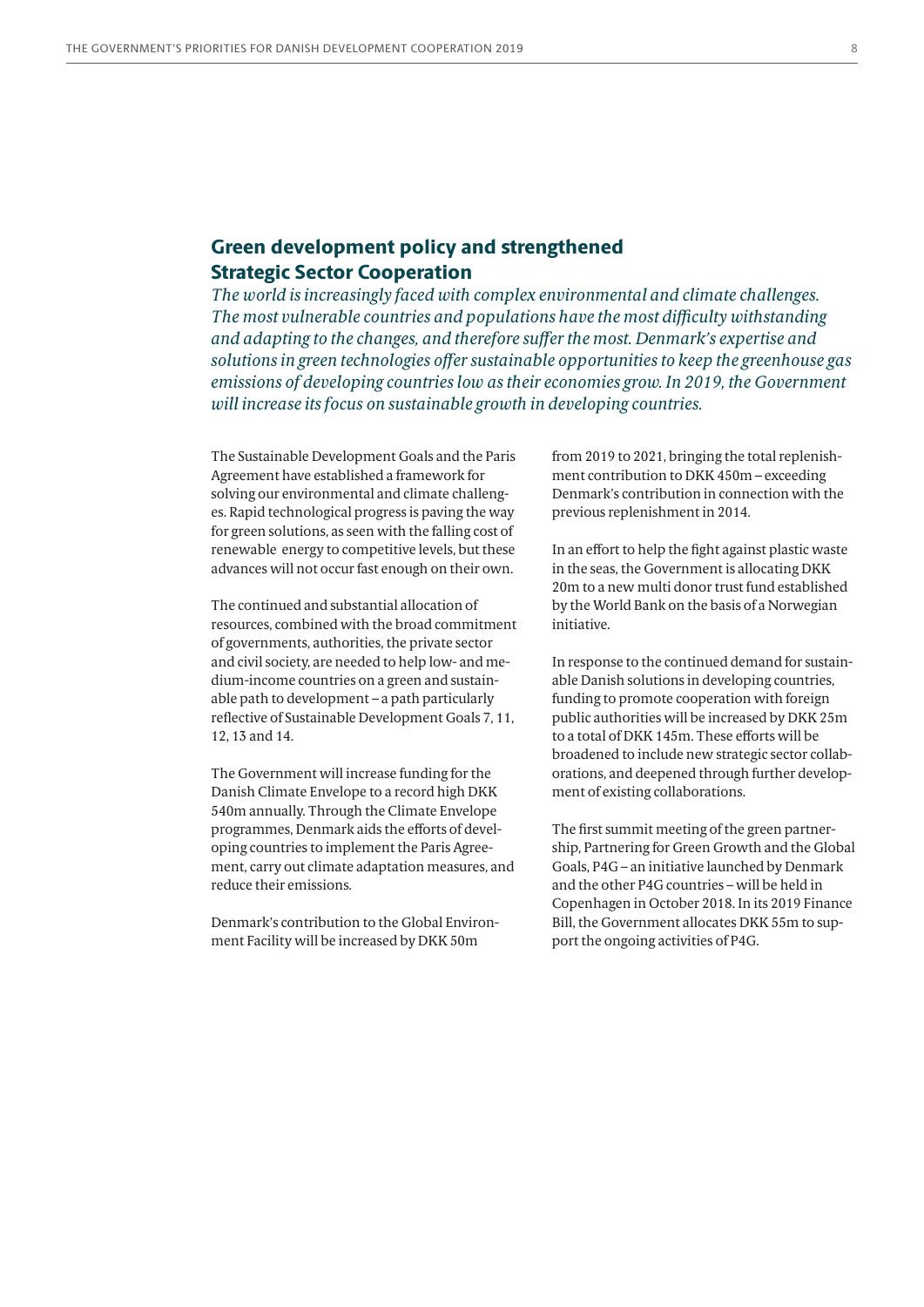# **Women, equal opportunity and education**

*Denmark is a strong advocate for the rights of women and girls.This is based on the fact that these are fundamental human rights and in addition - a crucial parameter for increasing prosperity around the world. The Government's work relating to the sexual and reproductive health and rights of women (SRHR) aims to ensure that women have a right and the freedom to make decisions about their own bodies. Rights, knowledge and freedoms must go hand in hand. Education is an important key for opening the door to a better future for the next generation.*

More than 100 countries have legislation limiting the right of women to participate in economic life – combined with a web of cultural, religious and social barriers to the freedom and opportunity of girls and women. These limits and barriers infringe on the rights of the individual and impede social and economic development. If all the world's women participated in the economic sphere on equal terms with men, it is estimated that global GDP could be 25% higher in 2025.

The Government will continue Denmark's dedicated efforts to promote equal opportunity and the rights of girls and women – Sustainable Development Goal 5. We will continue to respond strongly whenever the opportunity of women and girls to enjoy fundamental human rights on an equal footing with men and boys – including sexual and reproductive health and rights – are subject to increasing international pressure. For this same reason, Denmark was a co-founder of the global SheDecides initiative to counter international pressure also from countries that normally share our views and values.

The work for the sexual and reproductive health and rights (SRHR) of girls and women is about the fundamental right to control decisions about their own lives, bodies and sexuality. It is about giving women a genuine right and opportunity to choose when and how many children they want to have, and with whom. In a development perspective, family planning, information and prevention also contribute to accelerating the demographic transition so that population growth does not outpace development. The Government will also strengthen Denmark's focus on SRHR in humanitarian crises.

The considerably high level of global SRHR funding in the 2018 Finance Act will be increased by an additional DKK 15m in 2019 to DKK 715m. Of this funding, DKK 10m is earmarked for accelerating the spread of sexual education, which remains controversial in many parts of the world.

The Government will also make a new contribution of DKK 75m to the World Bank's Global Financing Facility for the health and rights of women and girls, which is funded by a combination of donor countries and private foundations, such as the Gates Foundation. The contribution will be softly earmarked for initiatives in West Africa and SRHR.

Better education is a key to ensuring equal opportunities for all – Sustainable Development Goal 4. Therefore, the Government prioritises education, particularly for the most vulnerable and marginalised groups, including girls. Education is not only a factor in creating improved living conditions for individuals, their families and the sustainable development of society, but it also plays a role in the management of irregular migration and population growth. Therefore, the Government will continue its advocacy of access to education for all as a core driver of sustainable global development.

The Government also proposes increasing Denmark's contribution to the Global Partnership for Education to a total of DKK 300m annually. Furthermore, the Government will intensify its focus on education in humanitarian crisis efforts by contributing DKK 50m to Education Cannot Wait and allocating DKK 75m for the support of other new multilateral education initiatives.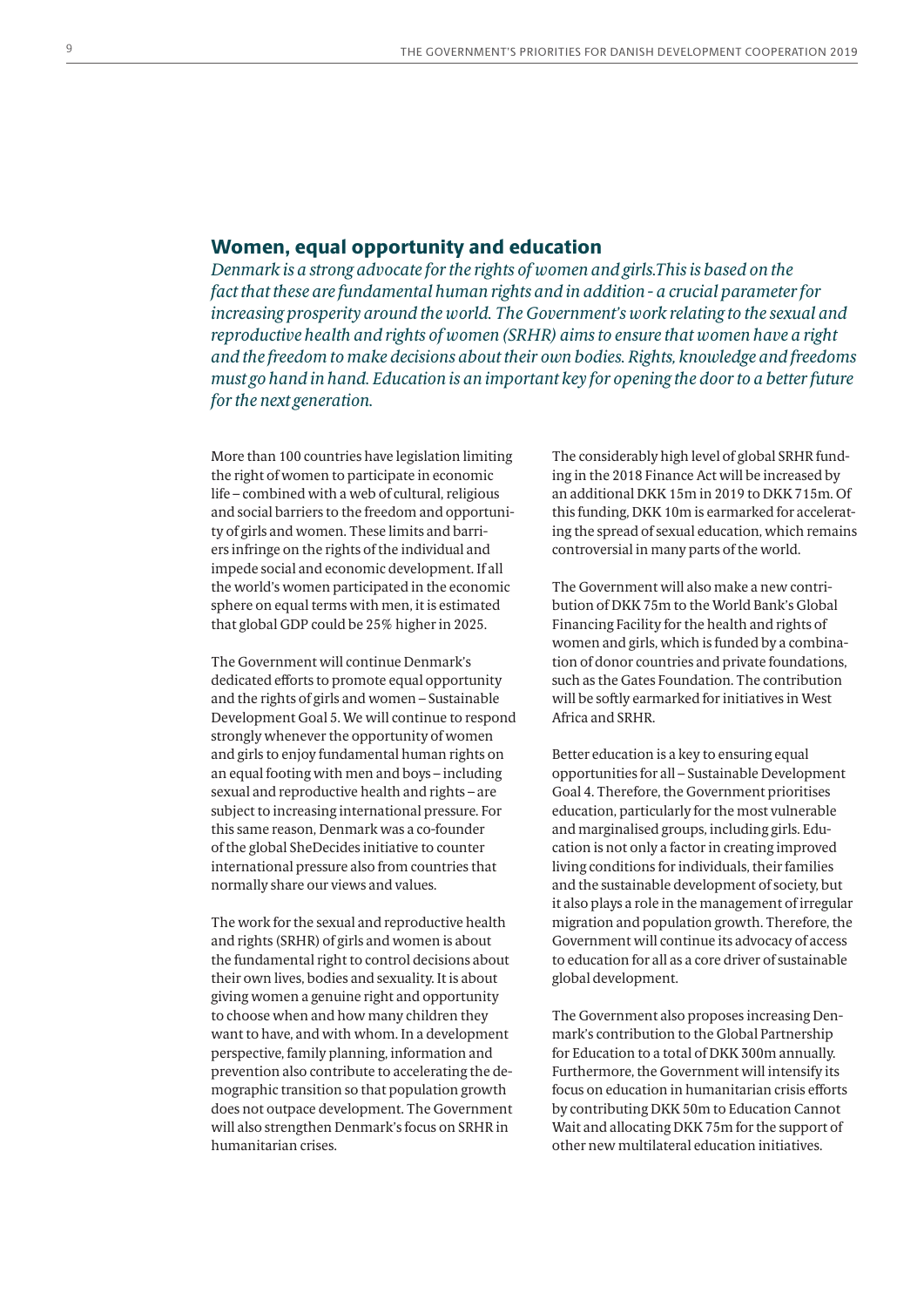# **Strengthening multilateral institutions**

*As a small country with a liberal democracy and an open, globalised economy, Denmark has a vital interest in a well-functioning, rule-based international cooperation built on liberal values. The Government will prioritise its efforts relating to multilateral cooperation and development policy to ensure maximum influence on changes ahead and representation of Denmark's interests.*

Strong multilateral cooperation is a fundamental element of maintaining global stability, which is vital to the security, growth and welfare of Denmark. Through strong multilateral organisations (Sustainable Development Goal 16), Denmark can influence discussions on topics such as principles of international law, norms, growth paradigms and international finance, and thereby influence the course of global developments.

With its 193 member states, the UN is the world's primary multilateral cooperation organisation. Denmark is the host country of the UN City, a workplace for more than 1,500 people from around the globe and home to the world's largest humanitarian warehouse.

Denmark wholeheartedly supports the UN's reform agenda, which comprises three elements: development, peace/security, and management. With a contribution of DKK 60m, the Government will ensure that Denmark is one of the first countries to help kick-start the reform of the UN development system, as negotiated through a collaborative effort by Denmark and Algeria.

Denmark will raise its profile in the UN's peace and security efforts with an increased contribution of DKK 100m over three years to the UN's Peacebuilding Fund. This contribution will be

financed via the increased funding for the Peace and Stabilisation Fund.

Development banks play a key role in improving the framework for free and open economies at the national and global level. Denmark will therefore continue its active involvement and support for the work of the development banks.

A total of DKK 3.3 bn. will be allocated for longterm multilateral assistance through the UN system, the World Bank, and regional development banks. In addition to these contributions, Denmark will provide considerable bilateral support through collaborations with multilateral partners in priority countries.

In an increasingly globalised world, the EU is a critical platform for Danish development policy. Efforts to promote Danish development policy interests and values are largely channelled through the EU cooperation – not least in regards of the management of migration, growth and development.

The 2019 Finance Bill allocates a total of DKK 1.9 bn. to the EU's development aid budgets, in addition to voluntary contributions to the EU's multi donor development trust funds, etc.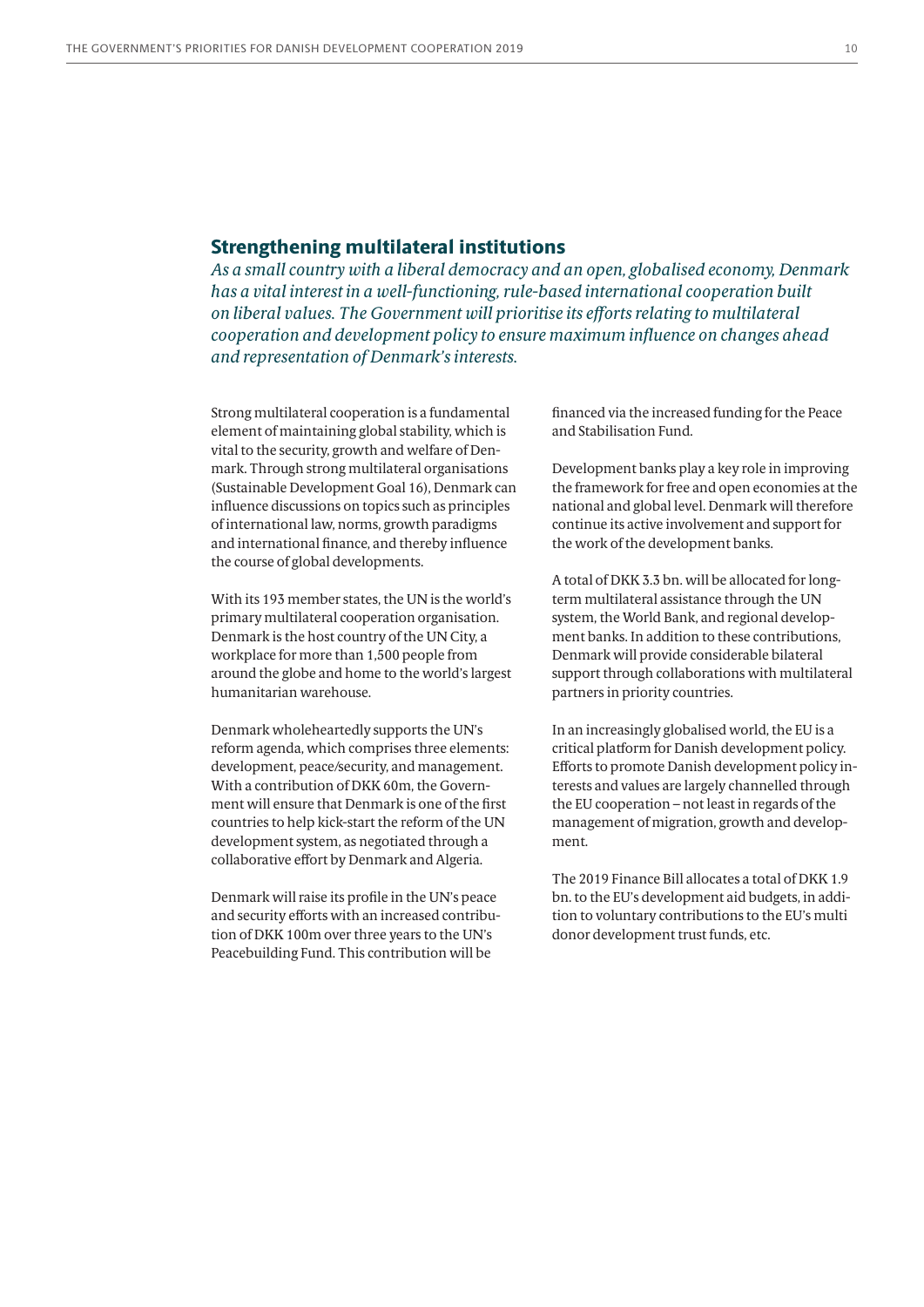# Selected tables

#### **Table 1:**

## **Estimate of Denmark's total development assistance in the 2019 Finance Bill, calculated in accordance with OECD/DAC rules**

|                                                                                     | 2019<br><b>DKKm</b> |
|-------------------------------------------------------------------------------------|---------------------|
| Assistance to Developing Countries (section 6.3)                                    | 13,812.8            |
| Administration of development assistance                                            | 726.6               |
| Danish Institute for International Studies (DIIS)                                   | 21.2                |
| Jointly financed EU assistance                                                      | 1,215.8             |
| Certain components of international efforts by the Danish Defence and Danish police | 23.1                |
| Share of UN peacekeeping operations                                                 | 33.7                |
| Expenditures for reception of refugees in Denmark                                   | 494.1               |
| Distribution of lottery funds to non-profit organisations                           | 15.2                |
| Other (contributions to UN organisations, etc.)                                     | 49.8                |
| Total development assistance (0.7% of GNI)                                          | 16.392.3            |

The hearing process and proposed amendments to the Finance Act may result in further consolidation of expenditure areas and funds currently outside of Section 6.3 Assistance to Developing Countries, which may be subsequently calculated as development assistance following a more detailed analysis.

| Adjustment of development assistance in 2017                         | 1828     |
|----------------------------------------------------------------------|----------|
| Total development assistance in 2019, including adjustment           | 16.575.1 |
| Section 6.3 Assistance to developing countries, including adjustment | 13.995.6 |

## **Table 2: The Climate Envelope**

|                                                       | 2019<br><b>DKKm</b> |
|-------------------------------------------------------|---------------------|
| Support for Least Developed Countries Fund            | 150                 |
| Sustainable Energy Fund for Africa                    | 100                 |
| Climate and energy initiatives in small island states | 50                  |
| Bilateral cooperation with India                      | 55                  |
| Phasing out of fossil fuels                           | 30                  |
| Support for the Green Climate Fund                    | 135                 |
| Other                                                 | 20                  |
| <b>Total</b>                                          | 540                 |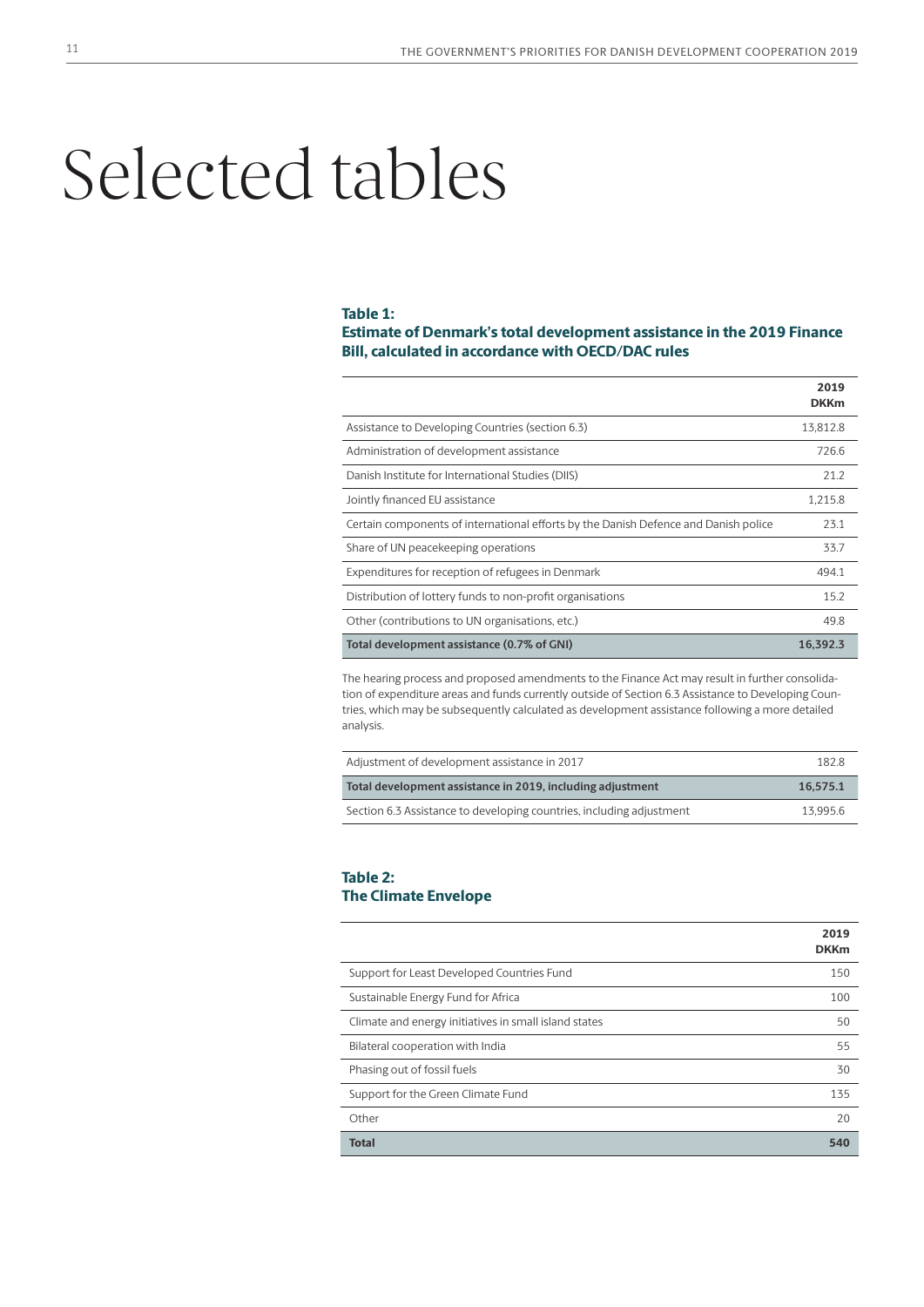## **Table 3: Contributions to SRHR through multilateral channels (ex. bilateral contributions)**

|                                                                     | 2019<br><b>DKKm</b> |
|---------------------------------------------------------------------|---------------------|
| UN Population Fund (UNFPA)                                          | 350                 |
| Sexual and reproductive health and rights of global civil society   | 175                 |
| Joint United Nations Programme on HIV and AIDS (UNAIDS), and others | 40                  |
| The Global Fund to Fight Aids, Tuberculosis and Malaria             | 150                 |
| <b>Total</b>                                                        | 715                 |

# **Table 4:**

# **Long-term multilateral assistance and contributions to EU development policies**

|                                                                       | 2019<br><b>DKKm</b> |
|-----------------------------------------------------------------------|---------------------|
| Multilateral assistance through the UN, etc. (e.g. bilateral support) | 1.997               |
| Development banks and funds                                           | 1.290               |
| European Development Fund                                             | 713                 |
| Jointly financed EU assistance                                        | 1.216               |
| <b>Total</b>                                                          | 5.216               |

# **Table 5:**

# **Bilateral country programmes in Africa – new commitments**

|              | 2019<br><b>DKKm</b> |
|--------------|---------------------|
| Ethiopia     | 275                 |
| Niger        | 100                 |
| Somalia      | 580                 |
| Uganda       | 525                 |
| Mali         | 235                 |
| Tanzania     | 5                   |
| <b>Total</b> | 1,720               |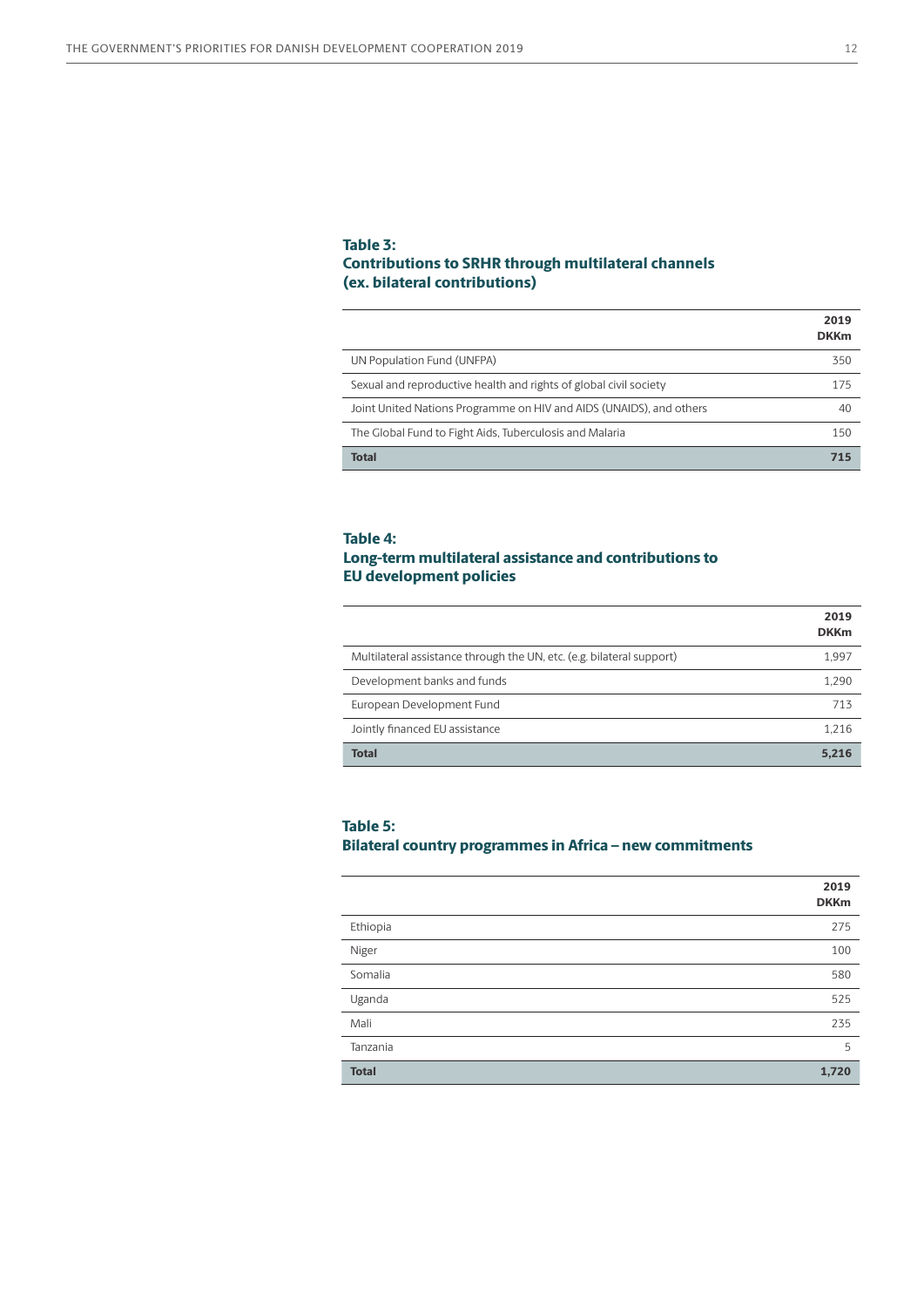# **Table 6: Overview of development assistance in the 2019 Finance Bill**

|                                                                                     | 2018                  | F year                | 2020                  | 2021                  | 2022                  |
|-------------------------------------------------------------------------------------|-----------------------|-----------------------|-----------------------|-----------------------|-----------------------|
| Development cooperation framework under section 6.3 of the Finance Act              | (DKKm)<br>2018-prices | (DKKm)<br>2019-prices | (DKKm)<br>2019-prices | (DKKm)<br>2019-prices | (DKKm)<br>2019-prices |
| 06.31 Reserves                                                                      | 289.8                 | 290                   | 100                   | 100                   | 100                   |
| 06.31.79 Reserves and budget adjustments                                            | 289.8                 | 290                   | 100                   | 100                   | 100                   |
| 06.31.79.10 Reserve                                                                 | 289.8                 | 290                   | 100                   | 100                   | 100                   |
| 06.31.79.20 Budget adjustment                                                       | $\mathbf 0$           | $\mathbf{0}$          | $\mathbf 0$           | $\mathbf{0}$          | $\mathbf{0}$          |
| 06.31.79.30 Exchange rate adjustments                                               | $\mathbf 0$           | $\mathbf 0$           | $\overline{0}$        | $\overline{0}$        | $\mathbf{0}$          |
| 06.32 Bilateral assistance                                                          | 3,951.7               | 3,796                 | 4,064                 | 4,347.1               | 4,450.9               |
| 06.32.01 Developing countries in Africa                                             | 1,713.2               | 2,076.2               | 2,111.7               | 1,962.2               | 2,292.5               |
| 06.32.01.05 Ethiopia                                                                | 255                   | 275                   | 225                   | 215                   | 5                     |
| 06.32.01.06 Niger                                                                   | 85                    | 100                   | $\mathbf{0}$          | $\mathbf{0}$          | 500                   |
| 06.32.01.07 Zimbabwe                                                                | $\mathbf 0$           | $\mathbf 0$           | $\mathbf 0$           | $\mathbf{0}$          | $\overline{0}$        |
| 06.32.01.08 Somalia                                                                 | $\mathbf{0}$          | 580                   | 150                   | 150                   | $\mathbf{0}$          |
| 06.32.01.09 South Sudan                                                             | $\mathbf 0$           | $\mathbf{0}$          | $\mathbf{0}$          | $\mathbf{0}$          | $\mathbf{0}$          |
| 06.32.01.10 Tanzania                                                                | 5                     | 5                     | 650                   | 350                   | 250                   |
| 06.32.01.11 Kenya                                                                   | $\mathbf 0$           | $\mathbf 0$           | 500                   | 350                   | $\mathbf 0$           |
| 06.32.01.12 Uganda                                                                  | 225                   | 525                   | 0                     | $\mathbf{0}$          | $\mathbf{0}$          |
| 06.32.01.13 Mozambique                                                              | $\mathbf{0}$          | $\mathbf{0}$          | $\mathbf{0}$          | $\mathbf{0}$          | $\mathbf{0}$          |
| 06.32.01.15 Ghana                                                                   | $\mathbf{0}$          | $\mathbf{0}$          | $\mathbf 0$           | $\mathbf{0}$          | $\mathbf{0}$          |
| 06.32.01.17 Burkina Faso                                                            | 300                   | $\mathbf 0$           | $\mathbf 0$           | 550                   | 500                   |
| 06.32.01.20 Mali                                                                    | 509.5                 | 235                   | 5                     | 5                     | 600                   |
| 06.32.01.23 Other initiatives in Africa                                             | 333.7                 | 356.2                 | 581.7                 | 342.2                 | 437.5                 |
| 06.32.02 Developing countries in Asia, the Middle East and Latin America            | 490                   | 210                   | 450                   | 895                   | 635                   |
| 06.32.02.05 Myanmar                                                                 | 5                     | 5                     | 5                     | 270                   | 200                   |
| 06.32.02.08 Palestine                                                               | $\mathbf 0$           | $\mathbf 0$           | 0                     | 200                   | 245                   |
| 06.32.02.09 Afghanistan                                                             | 330                   | $\mathbf 0$           | 240                   | 200                   | $\mathbf{0}$          |
| 06.32.02.10 Initiatives in Syria and neighbouring countries                         | $\mathbf 0$           | 200                   | 200                   | $\mathbf{0}$          | $\mathbf{0}$          |
| 06.32.02.11 Bangladesh                                                              | 5                     | 5                     | 5                     | 225                   | 190                   |
| 06.32.02.12 Nepal                                                                   | $\mathbf 0$           | $\mathbf 0$           | $\mathbf 0$           | 0                     | $\mathbf 0$           |
| 06.32.02.14 Vietnam                                                                 | $\mathbf 0$           | $\boldsymbol{0}$      | $\mathbf 0$           | $\mathbf 0$           | $\mathbf 0$           |
| 06.32.02.15 Other initiatives in Asia and the Middle East                           | 150                   | $\mathbf 0$           | $\mathsf{O}\xspace$   | $\mathbf 0$           | $\mathbf 0$           |
| 06.32.02.17 Bolivia                                                                 | $\mathbf 0$           | $\mathbf 0$           | $\mathbf 0$           | $\mathbf 0$           | $\mathbf{0}$          |
| 06.32.02.18 Other initiatives in Latin America                                      | $\mathbf 0$           | $\mathbf 0$           | $\boldsymbol{0}$      | $\mathbf 0$           | $\overline{0}$        |
| 06.32.04 Technical assistance                                                       | 276.9                 | 264.9                 | 262.9                 | 262.9                 | 261.9                 |
| 06.32.04.10 Advisory assistance                                                     | 20                    | 6                     | $\overline{4}$        | $\overline{4}$        | 3                     |
| 06.32.04.12 Company advisors                                                        | 40                    | 40                    | 40                    | 40                    | 40                    |
| 06.32.04.14 IT, property, travel, competence development and communication expenses | 96.8                  | 97.7                  | 97.7                  | 97.7                  | 97.7                  |
| 06.32.04.15 Advisory units                                                          | 120.1                 | 121.2                 | 121.2                 | 121.2                 | 121.2                 |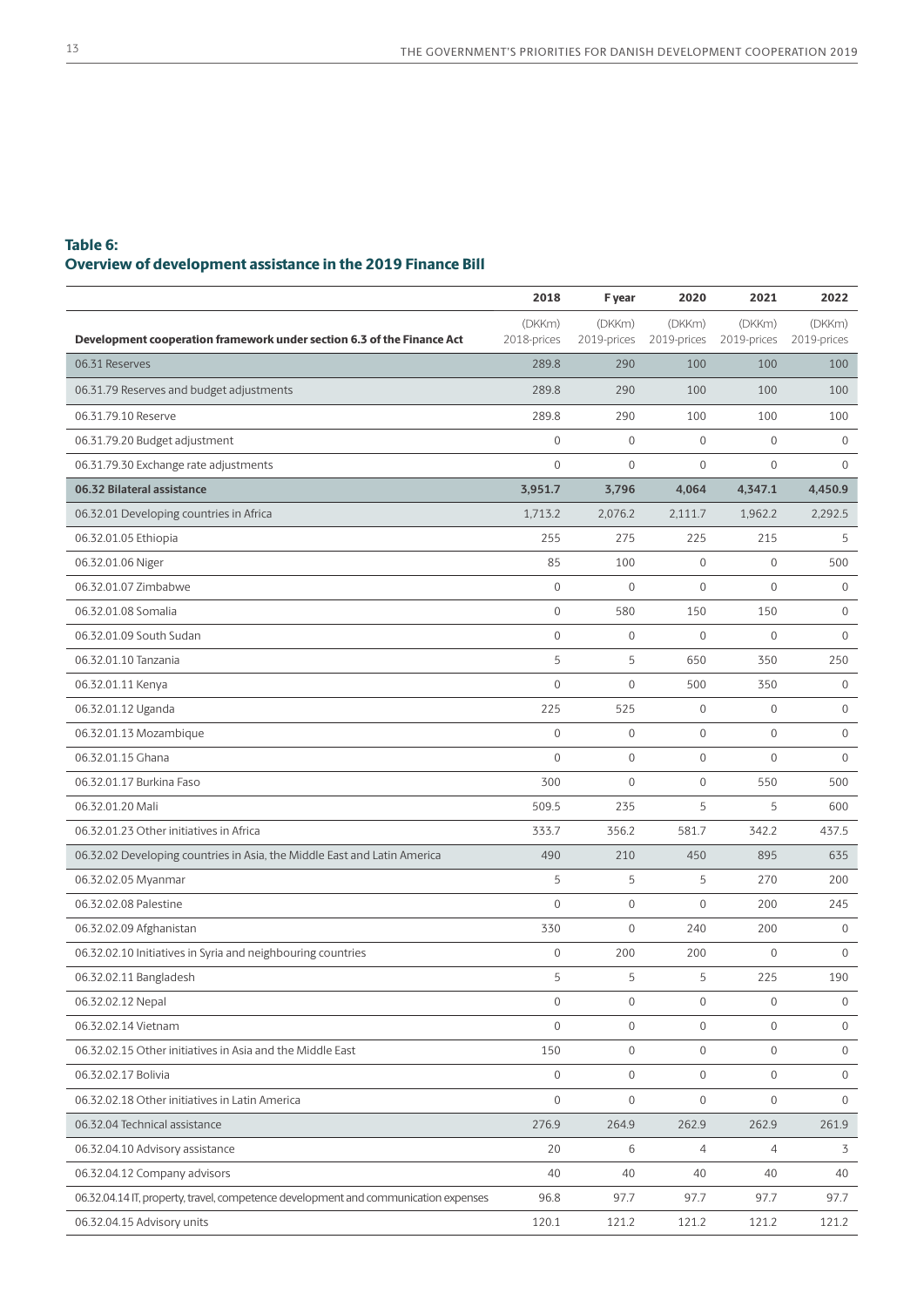|                                                                                     | 2018                  | F year                | 2020                  | 2021                  | 2022                  |
|-------------------------------------------------------------------------------------|-----------------------|-----------------------|-----------------------|-----------------------|-----------------------|
| Development cooperation framework under section 6.3 of the Finance Act              | (DKKm)<br>2018-prices | (DKKm)<br>2019-prices | (DKKm)<br>2019-prices | (DKKm)<br>2019-prices | (DKKm)<br>2019-prices |
| 06.32.07 Loan assistance                                                            | $-65.8$               | $-69.9$               | $-57.8$               | $-29.5$               | $-23.4$               |
| 06.32.07.14 Debt relief for developing countries                                    | 19.4                  | 22.9                  | 26.4                  | 35.5                  | 38                    |
| 06.32.07.15 Payments on state loans to developing countries                         | $-85.2$               | $-92.8$               | $-84.2$               | -65                   | $-61.4$               |
| 06.32.08 Other assistance                                                           | 727.4                 | 769.8                 | 752.2                 | 711.5                 | 739.9                 |
| 06.32.08.35 OHCHR - Office of the United Nations High Commissioner for Human Rights | $\mathbf 0$           | 60                    | 60                    | 60                    | 60                    |
| 06.32.08.40 DIGNITY - Danish Institute Against Torture                              | 48                    | 53                    | 53                    | 53                    | 53                    |
| 06.32.08.60 Stabilisation and conflict prevention                                   | 65                    | 65                    | 65                    | 65                    | 65                    |
| 06.32.08.70 Democracy, human rights and good governance                             | 260.2                 | 179.6                 | 162                   | 121.3                 | 149.7                 |
| 06.32.08.80 Peace and Stabilisation Fund                                            | 325                   | 380                   | 380                   | 380                   | 380                   |
| 06.32.08.90 The Danish Institute for Human Rights                                   | 29.2                  | 32.2                  | 32.2                  | 32.2                  | 32.2                  |
| 06.32.09 Danish-Arab Partnership Programme                                          | 200                   | 200                   | 200                   | 200                   | 200                   |
| 06.32.09.10 Danish-Arab partnership agreements                                      | 155                   | 155                   | 155                   | 155                   | 155                   |
| 06.32.09.20 Other initiatives                                                       | 45                    | 45                    | 45                    | 45                    | 45                    |
| 06.32.10 Migration                                                                  | 450                   | 185                   | 185                   | 185                   | 185                   |
| 06.32.10.12 EU Facility for Refugees in Turkey                                      | 300                   | $\mathbf{0}$          | $\mathbf 0$           | $\mathbf{0}$          | $\mathbf{0}$          |
| 06.32.10.13 Migration and repatriation                                              | 125                   | 160                   | 160                   | 160                   | 160                   |
| 06.32.10.14 International Organization for Migration (IOM)                          | 25                    | 25                    | 25                    | 25                    | 25                    |
| 06.32.11 Neighbourhood programme                                                    | 160                   | 160                   | 160                   | 160                   | 160                   |
| 06.32.11.10 Program initiatives                                                     | 140                   | 140                   | 140                   | 140                   | 140                   |
| 06.32.11.20 Other initiatives                                                       | 20                    | 20                    | 20                    | 20                    | 20                    |
| 06.33 Assistance through civil society organisations                                | 935                   | 945.4                 | 942.4                 | 942.4                 | 945.4                 |
| 06.33.01 Assistance through civil society organisations                             | 935                   | 945.4                 | 942.4                 | 942.4                 | 945.4                 |
| 06.33.01.10 Strategic partnerships                                                  | 661                   | 664                   | 664                   | 664                   | 664                   |
| 06.33.01.11 Strategic initiatives                                                   | 14.6                  | 20                    | 20                    | 20                    | 20                    |
| 06.33.01.12 Earmarked funds and networks                                            | 259.4                 | 261.4                 | 258.4                 | 258.4                 | 261.4                 |
| 06.34 Natural resources, energy and climate change                                  | 544                   | 630                   | 610                   | 646                   | 560                   |
| 06.34.01 Natural resources, energy and climate change in developing countries       | 544                   | 630                   | 610                   | 646                   | 560                   |
| 06.34.01.50 UN Environment Program (UNEP)                                           | 10                    | 10                    | 10                    | 10                    | 10                    |
| 06.34.01.60 The Global Environment Facility (GEF)                                   | 150                   | 50                    | 50                    | 50                    | $\mathbf{0}$          |
| 06.34.01.70 Climate Envelope                                                        | 350                   | 540                   | 540                   | 540                   | 540                   |
| 06.34.01.80 Other contributions                                                     | 10                    | 30                    | 10                    | 10                    | 10                    |
| 06.34.01.90 Multilateral Fund for the Implementation of the Montreal Protocol       | 24                    | 0                     | 0                     | 36                    | $\mathbf{0}$          |
| 06.35 Information activities                                                        | 55                    | 58                    | 55                    | 74                    | 55                    |
| 06.35.01 Information activities in Denmark, etc.                                    | 55                    | 58                    | 55                    | 74                    | 55                    |
| 06.35.01.13 Information activities                                                  | 28                    | 31                    | 28                    | 47                    | 28                    |
| 06.35.01.17 Seminars, courses, conferences, etc.                                    | 12                    | 12                    | 12                    | 12                    | 12                    |
| 06.35.01.18 Assessment                                                              | 15                    | 15                    | 15                    | 15                    | 15                    |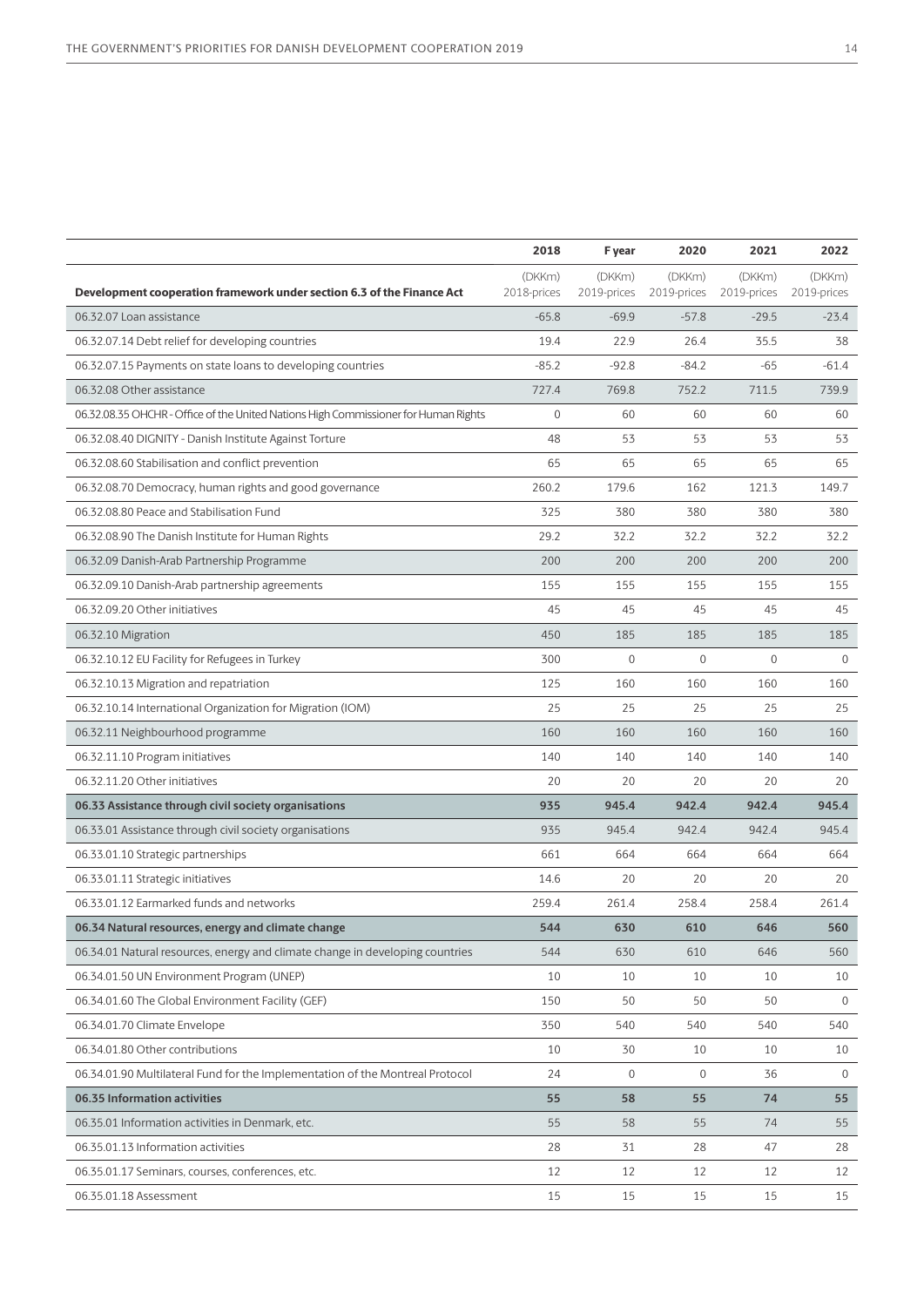|                                                                                                  | 2018                  | F year                | 2020                  | 2021                  | 2022                  |
|--------------------------------------------------------------------------------------------------|-----------------------|-----------------------|-----------------------|-----------------------|-----------------------|
| Development cooperation framework under section 6.3 of the Finance Act                           | (DKKm)<br>2018-prices | (DKKm)<br>2019-prices | (DKKm)<br>2019-prices | (DKKm)<br>2019-prices | (DKKm)<br>2019-prices |
| 06.36 Multilateral assistance through the UN, etc.                                               | 1,492                 | 1,996.7               | 1,913                 | 1,866.7               | 1,852                 |
| 06.36.01 United Nations Development Program (UNDP)                                               | 395                   | 452                   | 387                   | 406                   | 401                   |
| 06.36.01.10 United Nations Development Program (UNDP)                                            | 220                   | 217                   | 212                   | 211                   | 206                   |
| 06.36.01.14 UN City                                                                              | 175                   | 175                   | 175                   | 195                   | 195                   |
| 06.36.01.16 UN Resident Coordinator system                                                       | $\mathbf 0$           | 60                    | $\mathbf 0$           | $\mathbf{0}$          | $\mathbf{0}$          |
| 06.36.02 United Nations Children's Fund (UNICEF)                                                 | 125                   | 125                   | 125                   | 125                   | 125                   |
| 06.36.02.10 General contribution to UNICEF                                                       | 125                   | 125                   | 125                   | 125                   | 125                   |
| 06.36.03 Population, Health and Gender Equality                                                  | 813                   | 838                   | 838                   | 838                   | 838                   |
| 06.36.03.10 UN Population Fund (UNFPA)                                                           | 350                   | 350                   | 350                   | 350                   | 350                   |
| 06.36.03.11 Sexual and reproductive health and rights of global civil society                    | 160                   | 175                   | 225                   | 225                   | 225                   |
| 06.36.03.12 World Health Organization's (WHO) development activities                             | 25                    | 35                    | 35                    | 35                    | 35                    |
| 06.36.03.13 United Nations Entity for Gender Equality and the Empowerment of<br>Women (UN Women) | 63                    | 63                    | 63                    | 63                    | 63                    |
| 06.36.03.14 Joint United Nations Programme on HIV and AIDS (UNAIDS), and others                  | 40                    | 40                    | 40                    | 40                    | 40                    |
| 06.36.03.16 The Global Fund to Fight Aids, Tuberculosis and Malaria                              | 150                   | 150                   | 100                   | 100                   | 100                   |
| 06.36.03.17 Gavi, the Vaccine Alliance                                                           | 25                    | 25                    | 25                    | 25                    | 25                    |
| 06.36.04 Multilateral education initiatives                                                      | $\overline{0}$        | 425                   | 425                   | 350                   | 350                   |
| 06.36.04.10 Global Partnership for Education                                                     | $\mathbf 0$           | 300                   | 300                   | 300                   | 300                   |
| 06.36.04.11 Education Cannot Wait                                                                | $\mathbf{0}$          | 50                    | 50                    | 50                    | 50                    |
| 06.36.04.12 Other multilateral education initiatives                                             | $\mathbf 0$           | 75                    | 75                    | $\mathbf 0$           | $\Omega$              |
| 06.36.06 Other UN development programs and various multilateral contributions                    | 159                   | 156.7                 | 138                   | 147.7                 | 138                   |
| 06.36.06.16 Representation of interests in international organisations                           | 120                   | 120                   | 120                   | 120                   | 120                   |
| 06.36.06.23 OECD-DAC development-related contribution                                            | 3                     | 6.7                   | 0                     | 9.7                   | $\mathbf{0}$          |
| 06.36.06.24 Various multilateral contributions                                                   | 36                    | 30                    | 18                    | 18                    | 18                    |
| 06.37 Development banks, funds and the EU                                                        | 1,843.8               | 2,003                 | 1,997.7               | 1,978.3               | 1,982.7               |
| 06.37.01 World Bank Group                                                                        | 821.8                 | 633.8                 | 848.8                 | 774.8                 | 774.8                 |
| 06.37.01.10 The International Bank for Reconstruction and Development (IBRD)                     | 0                     | 70                    | 70                    | 70                    | 70                    |
| 06.37.01.11 The International Development Association (IDA)                                      | 573                   | 565                   | 780                   | 706                   | 706                   |
| 06.37.01.12 The International Monetary Fund (IMF)                                                | $\mathbf 0$           | $\mathbf 0$           | $\mathbf 0$           | $\mathbf 0$           | $\mathbf{0}$          |
| 06.37.01.15 Special Action Account                                                               | $-1.2$                | $-1.2$                | $-1.2$                | $-1.2$                | $-1.2$                |
| 06.37.01.18 Global Partnership for Education (GPE)                                               | 250                   | $\boldsymbol{0}$      | $\boldsymbol{0}$      | $\mathbf 0$           | $\mathbf 0$           |
| 06.37.02 Regional development banks                                                              | 100                   | 100                   | 115                   | 135                   | 115                   |
| 06.37.02.10 The African Development Bank (AfDB)                                                  | $\mathbf 0$           | 0                     | 115                   | 115                   | 115                   |
| 06.37.02.11 The Asian Development Bank (AsDB)                                                    | $\boldsymbol{0}$      | $\mathbf 0$           | $\overline{0}$        | $\mathbf 0$           | $\mathbf 0$           |
| 06.37.02.12 The Inter-American Development Bank (IDB)                                            | $\boldsymbol{0}$      | $\mathbf 0$           | 0                     | 20                    | 0                     |
| 06.37.02.13 The Asian Infrastructure Investment Bank (AIIB)                                      | 100                   | 100                   | 0                     | $\mathbf 0$           | $\mathbf{0}$          |
| 06.37.03 Regional development funds, debt relief initiatives and other funds                     | 222                   | 556.2                 | 320.9                 | 340.5                 | 364.9                 |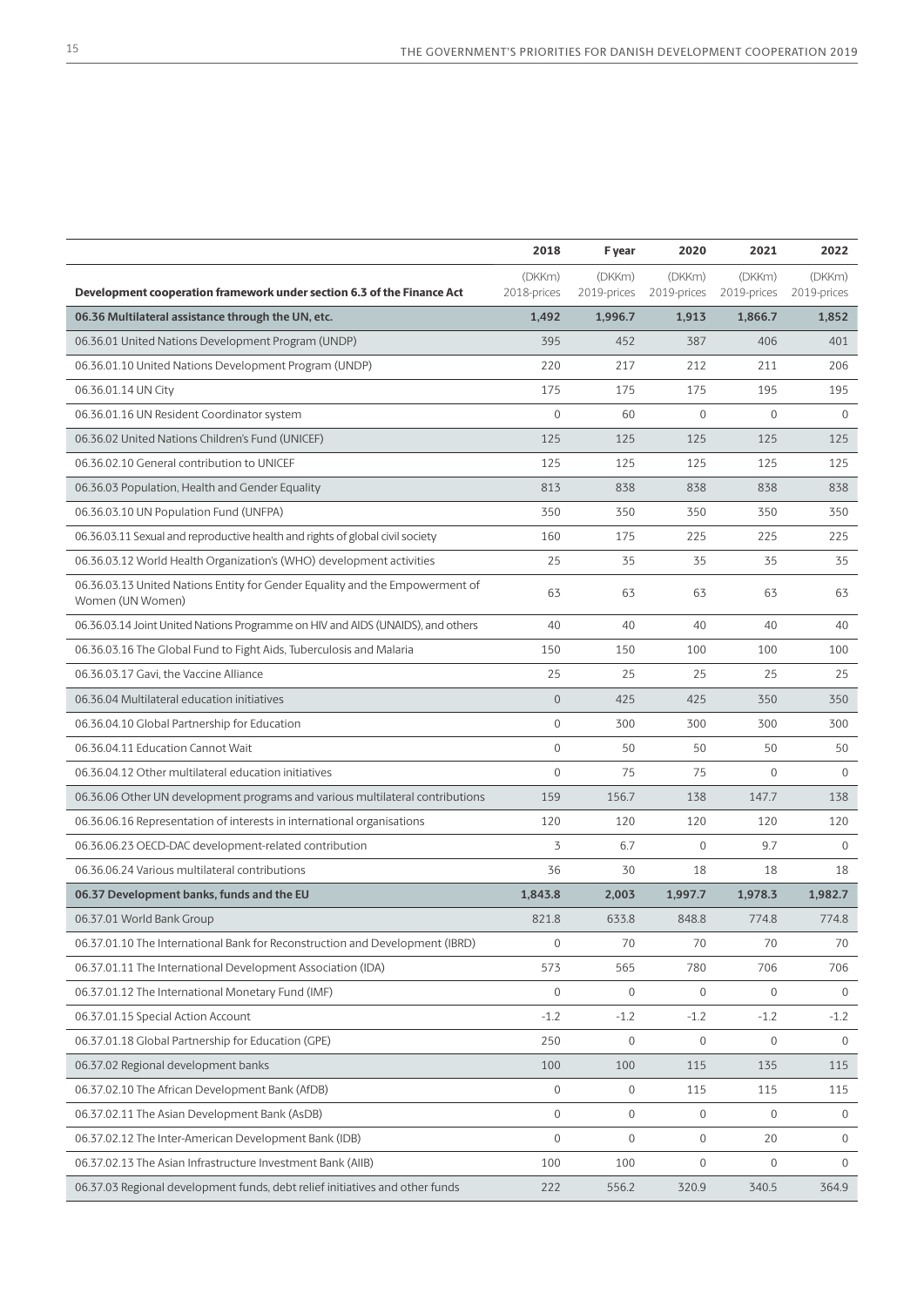|                                                                                                       | 2018                  | F year                | 2020                  | 2021                  | 2022                  |
|-------------------------------------------------------------------------------------------------------|-----------------------|-----------------------|-----------------------|-----------------------|-----------------------|
| Development cooperation framework under section 6.3 of the Finance Act                                | (DKKm)<br>2018-prices | (DKKm)<br>2019-prices | (DKKm)<br>2019-prices | (DKKm)<br>2019-prices | (DKKm)<br>2019-prices |
| 06.37.03.10 The African Development Fund (AfDF)                                                       | 100                   | 430                   | 175                   | 175                   | 175                   |
| 06.37.03.11 The Asian Development Fund                                                                | $\mathbf 0$           | $\mathbf{0}$          | $\mathbf{0}$          | $\mathbf{0}$          | $\mathbf{0}$          |
| 06.37.03.14 Multilateral debt relief initiatives                                                      | 122                   | 126.2                 | 145.9                 | 165.5                 | 189.9                 |
| 06.37.04 Assistance through the European Union (EU)                                                   | 700                   | 713                   | 713                   | 728                   | 728                   |
| 06.37.04.10 European Development Fund                                                                 | 700                   | 723                   | 723                   | 738                   | 738                   |
| 06.37.04.11 EU loans to Turkey                                                                        | $\mathbf 0$           | $-10$                 | $-10$                 | $-10$                 | $-10$                 |
| 06.38 Partnerships for sustainable growth                                                             | 1,233.5               | 1,676.5               | 1,629.5               | 1,428.5               | 1,469.5               |
| 06.38.01 Mobilisation of financing for investments                                                    | 345                   | 792                   | 750                   | 600                   | 650                   |
| 06.38.01.11 Investment Fund for Developing Countries (IFU)                                            | $\mathbf{0}$          | 250                   | 50                    | $\mathbf{0}$          | 50                    |
| 06.38.01.12 The International Finance Corporation (IFC)                                               | 20                    | 42                    | 100                   | 100                   | 100                   |
| 06.38.01.13 Danida Business Finance                                                                   | 325                   | 500                   | 500                   | 500                   | 500                   |
| 06.38.01.14 Project development facility Danida Business Finance                                      | $\mathbf 0$           | $\mathbf 0$           | 100                   | $\mathbf 0$           | $\mathbf{0}$          |
| 06.38.02 Framework conditions, knowledge and business opportunities                                   | 888.5                 | 884.5                 | 879.5                 | 828.5                 | 819.5                 |
| 06.38.02.12 Partnerships for market-driven growth                                                     | 264                   | 245                   | 255                   | 204                   | 195                   |
| 06.38.02.13 Growth advisors                                                                           | 52                    | 55                    | 55                    | 55                    | 55                    |
| 06.38.02.14 Strategic sector cooperation                                                              | 68                    | 90                    | 95                    | 95                    | 95                    |
| 06.38.02.15 International Labour Organization (ILO)                                                   | 29.5                  | 9.5                   | 9.5                   | 9.5                   | 9.5                   |
| 06.38.02.16 Support for activities in trade and development                                           | 50                    | 70                    | 50                    | 50                    | 50                    |
| 06.38.02.17 Energy and water resources, etc.                                                          | 70                    | 70                    | 70                    | 70                    | 70                    |
| 06.38.02.18 Strategic initiatives in growth economies                                                 | 20                    | 20                    | 20                    | 20                    | 20                    |
| 06.38.02.19 Research collaboration                                                                    | 225                   | 200                   | 200                   | 200                   | 200                   |
| 06.38.02.20 Fellowship funding                                                                        | 45                    | 60                    | 60                    | 60                    | 60                    |
| 06.38.02.21 Labour markets and framework conditions                                                   | 65                    | 65                    | 65                    | 65                    | 65                    |
| 06.39 Humanitarian assistance                                                                         | 2,500                 | 2,600                 | 2,600                 | 2,600                 | 2,600                 |
| 06.39.01 General contributions to international humanitarian organizations                            | 625                   | 675                   | 675                   | 675                   | 675                   |
| 06.39.01.10 United Nations High Commissioner for Refugees (UNHCR)                                     | 160                   | 160                   | 160                   | 160                   | 160                   |
| 06.39.01.11 United Nations Relief and Works Agency for Palestine Refugees in<br>the Near East (UNRWA) | 70                    | 70                    | 70                    | 70                    | 70                    |
| 06.39.01.12 United Nations Office for the Coordination of Humanitarian Affairs (OCHA)                 | 30                    | 30                    | 30                    | 30                    | 30                    |
| 06.39.01.13 World Food Programme (WFP)                                                                | 210                   | 210                   | 210                   | 210                   | 210                   |
| 06.39.01.14 International Committee of the Red Cross (ICRC)                                           | 40                    | 40                    | 40                    | 40                    | 40                    |
| 06.39.01.16 United Nations Central Emergency Response Fund (CERF)                                     | 100                   | 150                   | 150                   | 150                   | 150                   |
| 06.39.01.17 United Nations Mine Action Service (UNMAS)                                                | 15                    | 15                    | 15                    | 15                    | 15                    |
| 06.39.03 Humanitarian contributions to partners in acute and protracted crises                        | 1,875                 | 1,925                 | 1,925                 | 1,925                 | 1,925                 |
| 06.39.03.10 Strategic partnerships and emergency aid funding                                          | 759.5                 | 844                   | 844                   | 844                   | 844                   |
| 06.39.03.11 Other contributions to acute and protracted crises                                        | 1,115.5               | 1081                  | 1081                  | 1081                  | 1081                  |
| Section 06.3 Total                                                                                    | 12,844.8              | 13,995.6              | 13,911.6              | 13,983                | 14,015.5              |